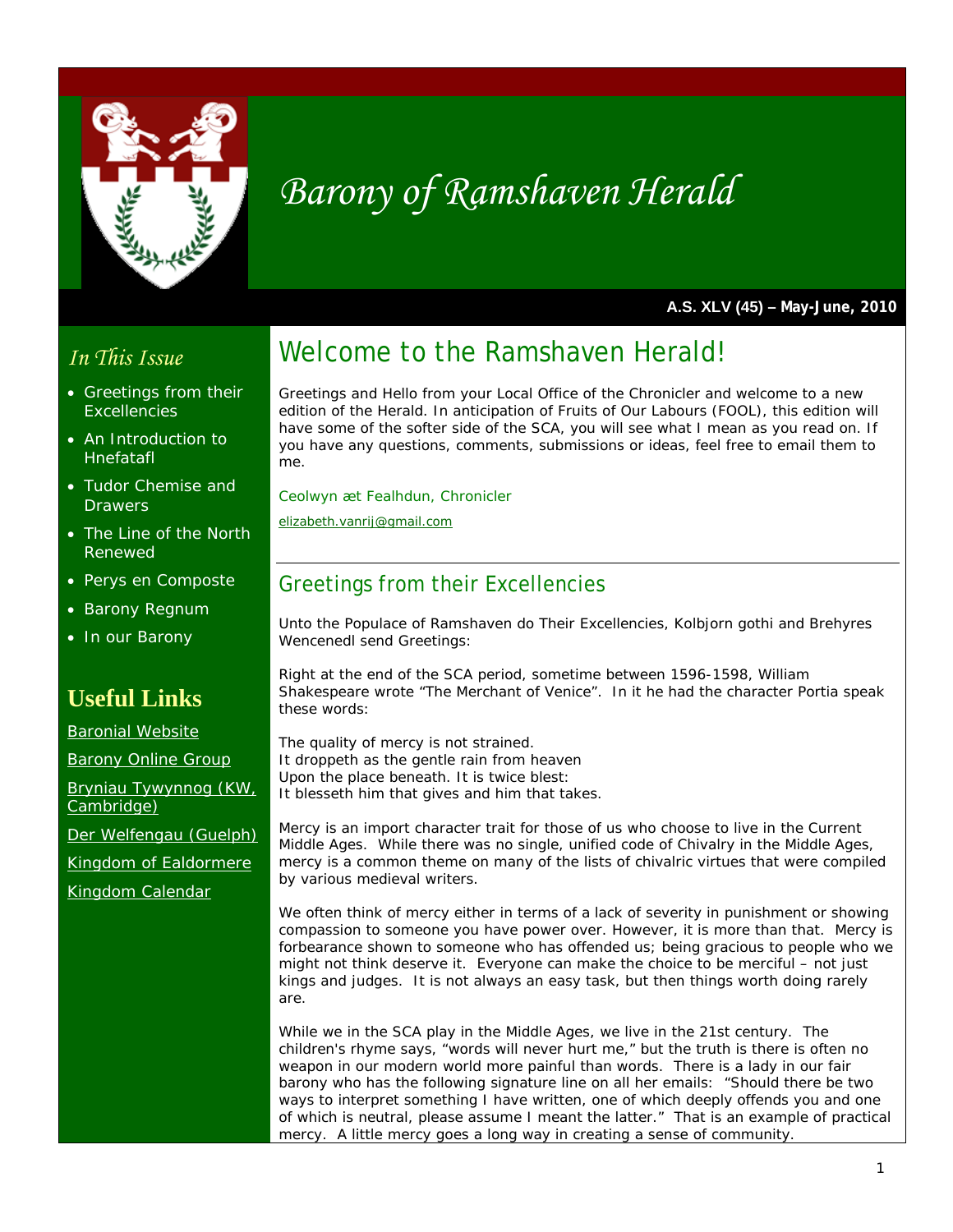As the season of war approaches, let Ramshaven approach the battlefield with vigor, but in camp and in canton exercise mercy in all our dealings with our fellows.

### An Introduction to Hnefatafl

By Ceolwyn æt Fealhdun

Hnefatafl, also known as the Viking Game, the King's Table or Tafl was one of the most common games played by the Vikings. The game was popular in Scandinavia as early as 400 AD and was carried abroad by the Vikings with variations being found from Ireland to the Ukraine. Examples include Tawlbwrdd (Wales), Brandub (Ireland), Ard Ri (Scotland), Tablut (Lapland).

The object of the game is for the defending king (white) to escape from the encircling attacking (dark) pieces who are laying siege to the kingdom of the white side. If the king ("Hnefi") reaches one of the corner squares then the defenders win, however if all possible escape routes are blocked then the attacker wins.

It is one of the rare games where opponents have an unequal number of pieces. The defending side is comprised of twelve soldiers and a king, while the attackers have 24 soldiers positioned in four groups of 6 around the perimeter of the board. All pieces move like the Rook in chess and pieces are taken by "sandwiching" or trapping your opponent's piece horizontally or vertically between two of yours.

Hnefatafl was mentioned in several of the medieval sagas, including Orkneyinga saga, Friðþjófs saga, and Hervarar saga. From these sources comes the theory that dice were used in this game. However the literary evidence is inconclusive.

Hnefatafl boards and pieces have been found in Viking graves, and the game had a rich history in Viking tales. In one story King Knut and Jarl Ulf were playing, and Knut made a mistake resulting in Ulf capturing a piece. King Knut requested that he be allowed to take back his move but Ulf refused, throwing the board aside. The argument resulted in Ulf being killed. King Knut, then refused to take back his move....

With the rise in popularity of chess, the decline of Hnefatafl began in the Renaissance. Hnefatafl was last recorded as being played in Wales in 1587 and in Lapland in 1723. However, in a world where everything old is new again, modern versions have surfaced, including Swords and Shields (USA 1960, Milton Bradley), and Thud, a board game inspired by the Discworld novels of Terry Pratchett.

This article is just an tafl appetizer. To learn more about Hnefatafl, our own Ragnarr Thorbergsson has information on his site at http://www.treheima.ca/viking/tafl\_article.doc

# **Tudor Chemise and Drawers**

By Mistress Tangwystl D'Courci

#### **Chemise**

A lady's underwear, her 'unmentionables' was a secret private garment not for public viewing in polite company. This has made the discussion of period underwear very difficult and largely speculative. There are few remaining examples of chemises and drawers from this period, yet every women save perhaps the most destitute had at least one chemise.

The chemise or smock was the first garment that women put on next their skin. It was washable and served to help keep the subsequent layers such as her kirtle cleaner. The kirtle and gowns being of wool or silk blends were more difficult though not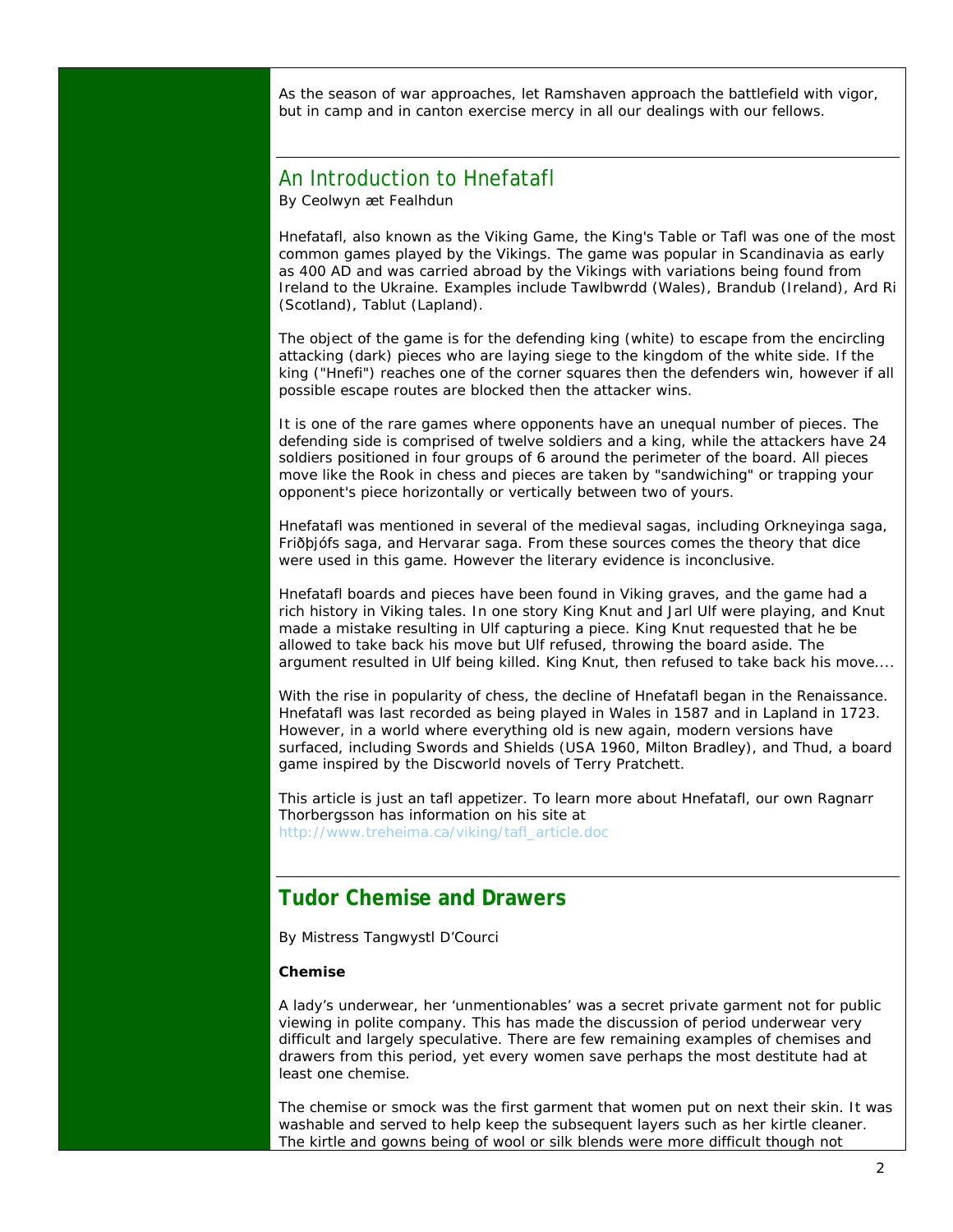impossible to launder. The chemise was usually made of linen and so could be regularly washed. Contrary to popular opinion the Tudor were very concerned with cleanliness and a number of recipes for washing sodas, hand soaps and fresheners survive. Hampton Court had huge boiling houses for washing linen and Henry VIII's personal laundress was handsomely paid to do up his shirts and presumably drawers.

Cotton although well known in this period was not used as a textile for clothing in England. The very wealthy had silk chemises but only for very special occasional use. The chemise was made up of natural or bleached linen. There were many different grades of linen available from the coarse linen that would be the daily chemise for most women to the fine lawns and cambric of the gentry. Please match the grade you choose to the station you are going to be portraying. The more posh your class means that you must choose a finer fabric for your chemise; a coarse peasant linen chemise would have been a disgrace under a posh velvet gown. As linen can be both expensive and sometimes difficult to find today alternative fabrics, such as hemp or yes even cotton can be used to make up your reproduction, but stay away from the bright optic whites that are available today. The bleaching process in this period relied on stale urine and sunlight to be successful.

There are many styles of chemise available in this period. The most common was a square neckline which varied considerably according to the width of the neckline of the gown. There was also a higher neckline with or without a small collar and frill attached to it as well as a simple rounded neckline. Some of the rounded necklines were decorated with simple smocking but only for the middle classes and beyond. Sleeves could be three quarter length, or full with a cuff at the wrist or straight to the wrist.

#### **Drawers.**

Technically we have no direct references to ladies wearing drawers in this period. Janet Arnold suggests that perhaps some of the inventory entries for linen hose might refer to linen drawers but no examples survive from England. Given the private nature of the garment this is not surprising. Two very fine examples from 16th century Italy do however exist. One of these drawers I would suggest was a woman's as it is fuller and knee length. Both have an embroidered band decorating the hem at the leg. This woman's pair also has a narrow waist band and front button closure. The pattern for these can be based on men's pajama pants minus the elastic. The drawers should be made up using the same fabric choices as the chemise. I would strongly suggest that you make these especially if you plan on wearing a farthingale. There are few things less appealing that a beautifully turned out Tudor lady bending over to show all of her assets.

### The Line of the North Renewed

By Lady Thora Volundsdottir *(reprinted from the Skraeling Althing Chronicle with permission).*

This was my first Coronation event and I had a blast.

The ceremony for the stepping down of King Nigel and Queen Adrielle was phenomenal. Their final court was exciting with many awards given out in recognition of great deeds having been done with too many to place all here.

Some truly exceptional gifts were given to the kingdom: Special note on the contribution by Swans Keep. And a wonderful surprise for Baroness Rozalynd of Thornabee on Tees, who was placed on vigil for her Laurel.

The truly heartfelt speeches from both our King and Queen brought tears to my eyes and made my heart soar to see such chivalry being displayed. Days like this are why I love playing this game.

The ceremony for our new King and Queen was both outstanding and fun. A sense of being at court in the tenth century was felt as our Highness, Prince Quilliam walked into court and laid claim to the throne that is rightfully his. There were many people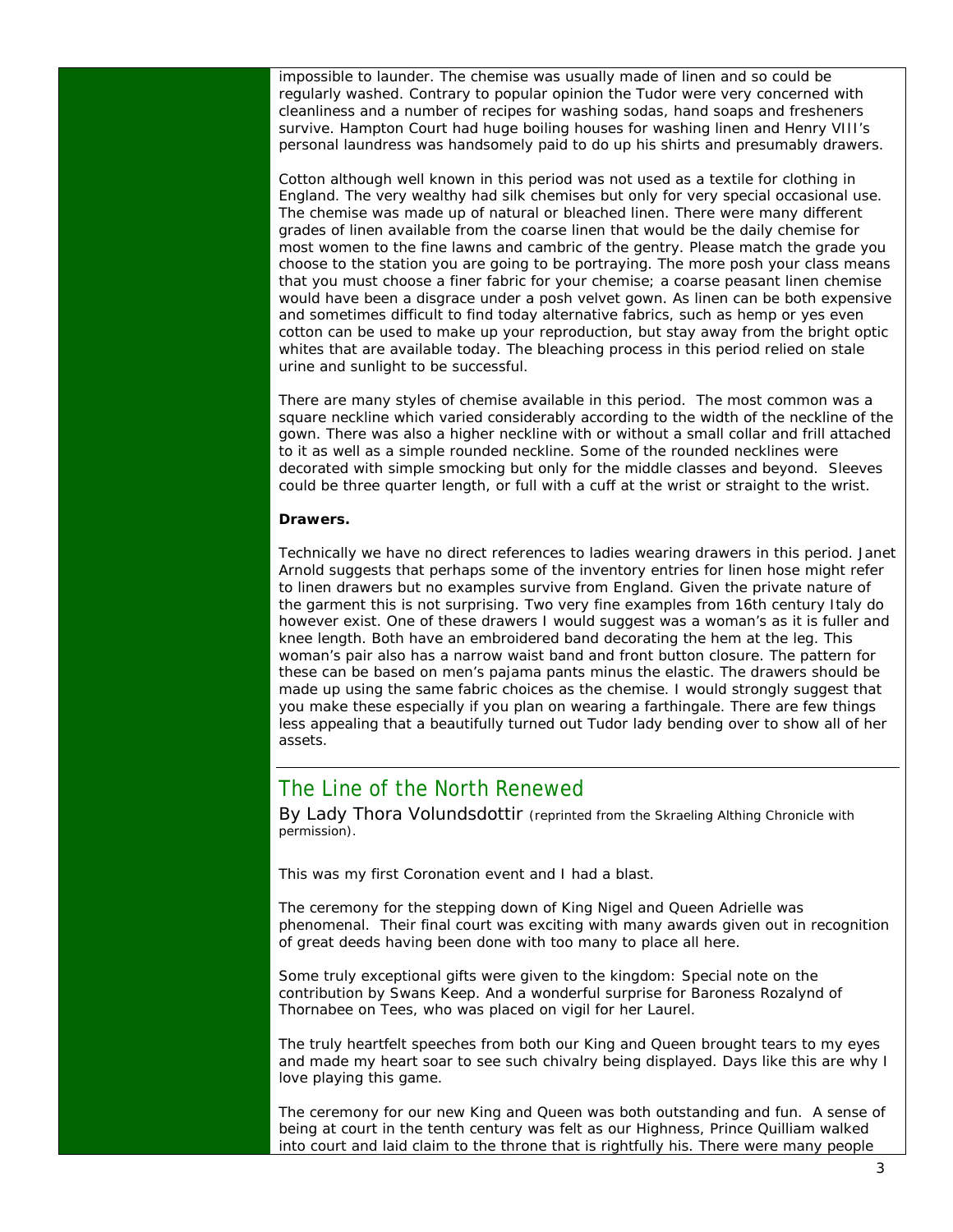who stood for our new King and Queen, giving true testament of their loyalty, honesty, bravery and ability to serve their people.

As our new monarchs took their rightful places there was much rejoicing by the populace.

The weather held out for a great day of outdoor fun for the armoured combatants, the boffer fighters and the fencers. Many enjoyed the warm weather and took time outside to welcome in the spring. Having so many fighters out was inspiring to see. The day went by so quickly too.

Before we knew it, it was time for evening court. Our new Royal Majesties sat at their first court; giving credit where credit was due to both the young and not so young.

A special surprise was given by the "Super Secret (Queen) Dagmar Fan Club": a monetary donation to the Kingdom travel fund, received with a smile by Her Royal Majesty.

The day was one of great fun had by all and a day I shall always remember.

### Perys en Composte

#### By Odette de Saint Remy

\*ORIGINAL RECEIPT:\*

\*.xxxv. Perys en Composte. Take Wyne an Canel, & a gret dele of Whyte Sugre, an set it on þe fyre & hete it hote, but let it nowt boyle, an draw it þorwe a straynoure; þan take fayre Datys, an pyke owt þe stonys, an leche hem alle þinne, an caste þer-to; þanne take Wardonys, an pare hem and sethe hem, an leche hem alle þinne, & caste þer-to in-to þe Syryppe; þanne take a lytil Sawnderys, and caste þer-to, an sette it on þe fyre; an yif þow hast charde quynce, caste þer-to in þe boyling, an loke þat it stonde wyl with Sugre, an wyl lyid wyth Canel, an caste Salt þer-to, an let it boyle; an þan caste yt on a treen vessel, & lat it kele, and serue forth.\*

\*- Austin, Thomas. /Two Fifteenth-Century Cookery-Books. Harleian MS. 279 & Harl. MS. 4016, with extracts from Ashmole MS. 1429, Laud MS. 553, & Douce MS 55./ London: for The Early English Text Society by N. Trübner & Co., 1888.

\*

My redaction:

2 cups decent red wine

1/2 cup water

6 cloves

1 piece cinnamon stick

1/4-1/2 cup sugar, depending on your taste

6 pears

Peel pears, slice in half and core. Combine the rest of the ingredients and bring to a simmer and cook until syrup is slightly reduced. Add the pears and cook until the pears are tender. Taste the syrup occasionally so you know when to remove the cloves and cinnamon stick. Let pears cool in the syrup. \*This can be served plain, warm or cold. It's particularly good over non-period ice cream or even better with English Custard.

\*\*You can use canned pears with this. Replace the water and sugar with the pear liquid. Cook the syrup until almost desired consistency and then add the pears to heat up and cook slightly.

Original recipe found on *http://www.godecookery.com*